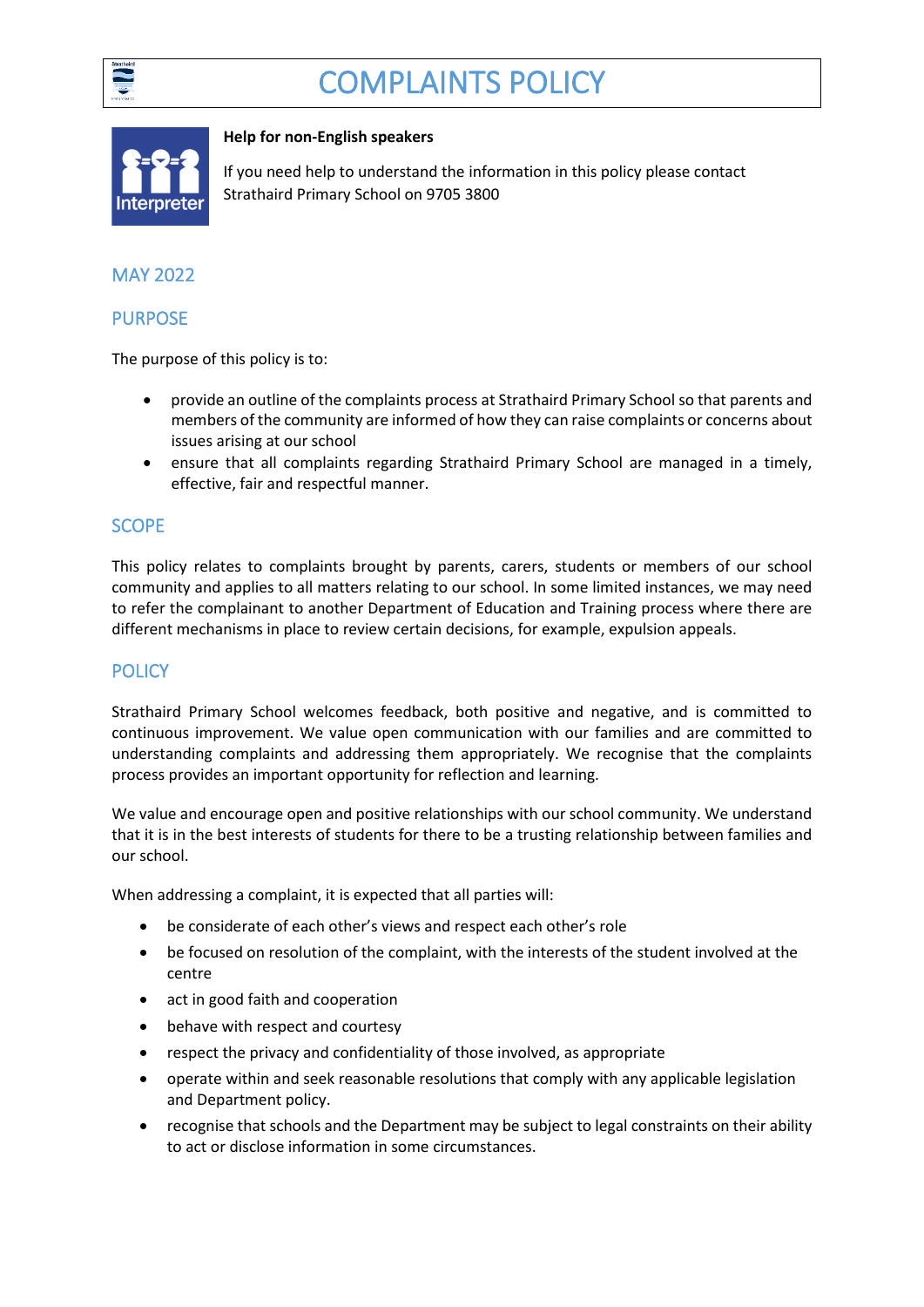### Preparation for raising a concern or complaint

Strathaird Primary school encourages parents, carers or members of the community who may wish to submit a complaint to:

- carefully consider the issues you would like to discuss
- remember you may not have all the facts relating to the issues that you want to raise
- think about how the matter could be resolved
- be informed by checking the policies and guidelines set by the Department and Strathaird School (see "Further Information and Resources" section below).

### Support person

• You are welcome to have a support person to assist you in raising a complaint with our school. Please advise us if you wish to have a support person to assist you, and provide their name, contact details, and their relationship to you.

#### Complaints process

Strathaird Primary School is always happy to discuss with parents/carers and community members any concerns that they may have. Concerns in the first instance should be directed to contact Strathaird Primary School. Where possible, school staff will work with you to ensure that your concerns are appropriately addressed.

Where concerns cannot be resolved in this way, parents or community members may wish to make a formal complaint to the Principal or Assistant Principal.

If you would like to make a formal complaint, in most cases, depending on the nature of the complaint raised, our school will first seek to understand the issues and will then convene a resolution meeting with the aim of resolving the complaint together. The following process will apply:

- **1. Complaint received:** Please either email, telephone or arrange a meeting through the front office with the Assistant Principal or Principal, to outline your complaint so that we can fully understand what the issues are. We can discuss your complaint in a way that is convenient for you, whether in writing, in person or over the phone.
- **2. Information gathering:** Depending on the issues raised in the complaint, the Principal, Assistant Principal or nominee may need to gather further information to properly understand the situation. This process may also involve speaking to others to obtain details about the situation or the concerns raised.
- **3. Response:** Where possible, a resolution meeting will be arranged with the Assistant Principal/Principal to discuss the complaint with the objective of reaching a resolution satisfactory to all parties. If after the resolution meeting we are unable to resolve the complaint together, we will work with you to produce a written summary of the complaint in the event you would like to take further action about it. In some circumstances, the Principal may determine that a resolution meeting would not be appropriate. In this situation, a response to the complaint will be provided in writing.
- **4. Timelines:** Strathaird Primary School will acknowledge receipt of your complaint as soon as possible (usually within two school days) and will seek to resolve complaints in a timely manner. Depending on the complexity of the complaint, Strathaird Primary School may need some time to gather enough information to fully understand the circumstances of your complaint. We will endeavour to complete any necessary information gathering and contact you to discuss the complaint being raised. In situations where further time is required,